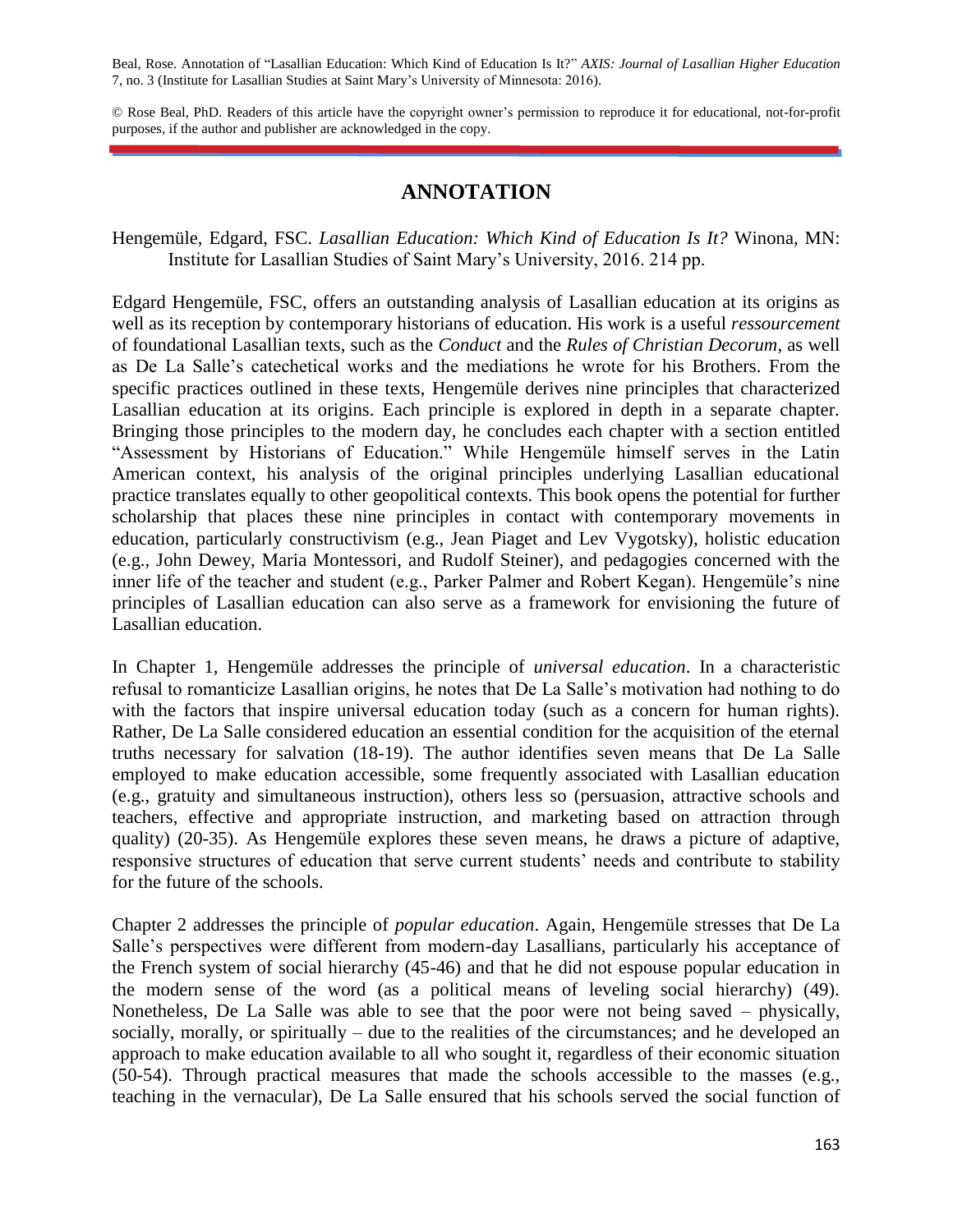transforming society even as they achieved the religious purpose of catechizing for salvation (58). Hengemüle takes up the related principle of *fraternal education* in Chapter 8. Here, he notes that the social function of the schools depended on the relationship of equality established amongst the teachers as a community of Brothers (219-226). Likewise, there was to be an equality in the Brothers' relationships with students, giving no preference to one over another (226-240). Similarly, practical measures were taken to mitigate the effects of the social inequality amongst students (240-252). By cultivating these three levels of relationship, the schools became "a laboratory of social life and Christian brotherhood" (218).

Chapter 3 explores the principle of *integral and integrative education*, with particular attention to the education of the whole person – physical, intellectual, social, moral, aesthetic, professional, and spiritual (66-76). De La Salle was unusual for his time in that he valued both secular and religious instruction, rather than seeing the former merely as an inducement to the latter (76-80). The integrative dimension of the schools was apparent in the purposeful linking of the secular and the religious to develop "eyes of faith" that placed all human activity within the Christian life of faith (82-90).

Chapter 4 explores the principle of *Christian education*. In the early days of the Lasallian schools, Catholic Christian formation meant catechizing for knowledge of the faith (religious instruction) and training in practices of faith (developing a Christian spirit, morality, and piety) (101-126). For De La Salle, "the primary means for the Christian formation of the students was the Christian teacher" (123). Thus, he encouraged the spiritual development of his teachers as well as of his students (123-126). The Brothers' spirituality allowed them to be models of holiness for their students (125-126). Hengemüle takes up the principle of the *centrality of the student* in Chapter 5: "In the Lasallian school, the point of departure, the center, and the destination was the good of the student" (133). Knowing the student was essential for guiding him (134-148). The common denominator of the many practices associated with "handling" the student is adaptation to the needs and possibilities of the student himself. Hengemüle emphasizes that the systematization for which the Lasallian schools became famous was balanced by personalized, customized attention for each student (149-152).

Chapter 6 addresses the principle of *connecting education to life*. Hengemüle describes De La Salle as "a realist" and "a practical genius," desiring to serve the specific needs of "the everyday student" (158-161). The Lasallian schools prepared their students for the life that awaited them – Christian, civic, and professional (163-172). This education demanded a practical methodology based on modeling and imitation, the building of habits, and assessment of skills acquired (172- 175). That practical methodology contributed to *effective and efficient education*, the seventh of Hengemüle's principles. Growing out of De La Salle's personal drive for effective efficiency (179-182), educational effectiveness demanded that students be attracted and retained and that they progress well as a result of being at school; in this way, the schools would not only be opened, they would stay open (182-185). Pedagogically, De La Salle implemented preventative, corrective, and proactive measures – many detailed in the *Conduct* – which together fostered an effective and efficient learning environment (185-210). He likewise established administrative measures, such as focusing on a closely defined purpose and establishing systems of supervision (210-211). Hengemüle points to the opposition the Brothers suffered from other educators as